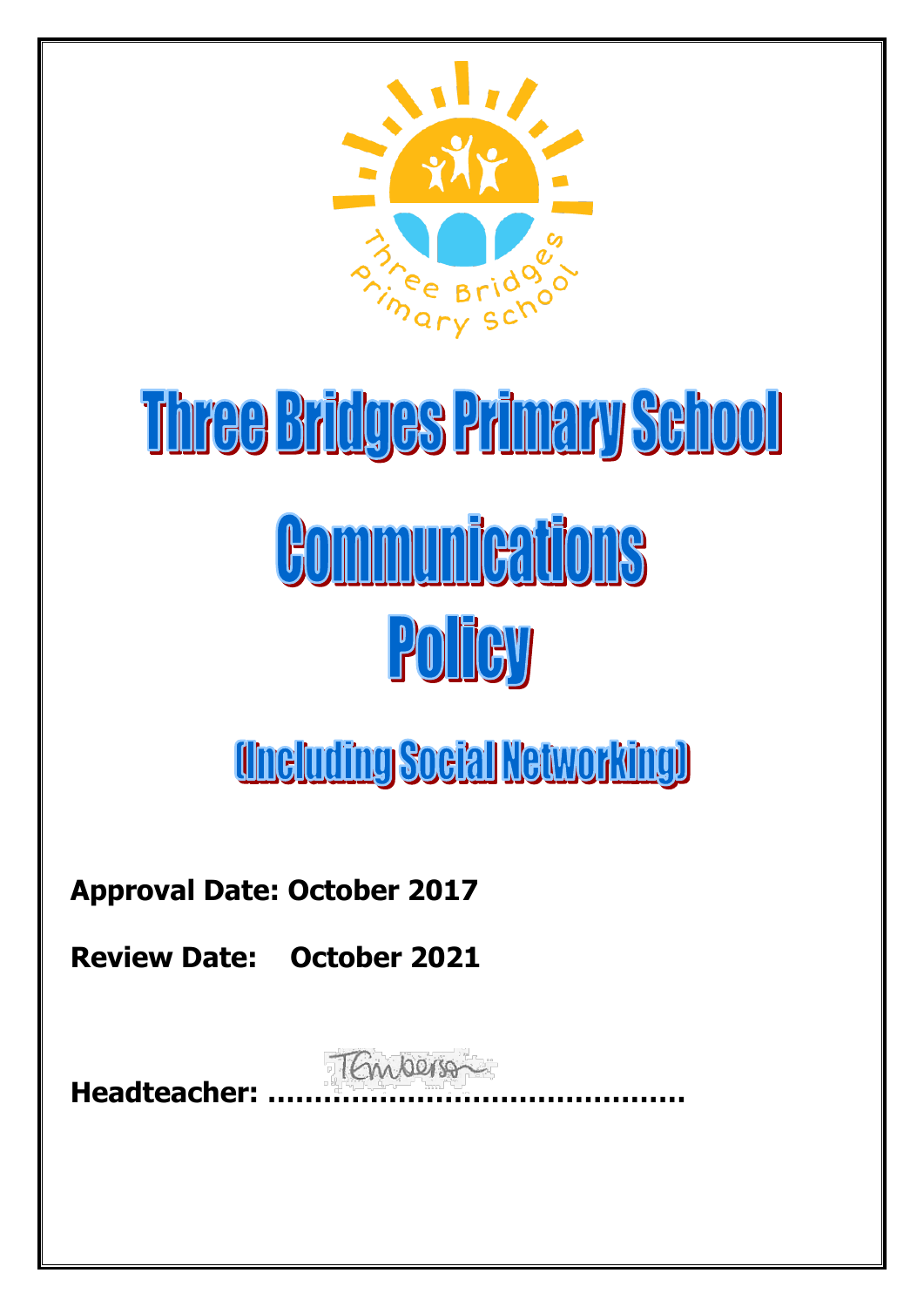#### **Aim**

To ensure that Three Bridges Primary School is a thriving and successful school, we must communicate effectively with each other, with our pupils, with their parents and with other members of the wider community.

We need to ensure that communications between all members of the school community are clear, professional, timely and appropriate.

#### **All communications at Three Bridges Primary School should**:

- Keep staff, pupils, parents and governors well informed
- Be open, honest, ethical and professional
- Be actioned within a reasonable time
- Use the methods of communication most effective and appropriate to the context, message and audience
- Ensure that staff are fully informed of all relevant school activity to enable them to be as effective as possible in their role
- Take account of relevant school policies
- Be compatible with our core values and School Development Plan
- Written communications with parents and other external contacts must comply with agreed practice.

#### **Responsibilities**

This section details the responsibilities of the different groups within the school.

#### **Senior leadership**

- To ensure information is made available to staff in a timely manner and via appropriate channels, where practicable face to face
- To ensure that staff have the relevant information available to communicate with colleagues effectively
- To maintain open channels of two-way communication and to listen to feedback and comment from all staff
- To keep governors informed of developments and concerns.

## **All staff**

• To communicate regularly with each other, preferably face to face (taking account of current restrictions due to COVID19), to ensure information is available and understood within the context of the classroom and working environment

• To ensure they are informed and have access to information in order to be as effective as possible in their role and to support their work within the school

• To use open channels of two-way communication to keep the Senior Leadership Team and colleagues informed.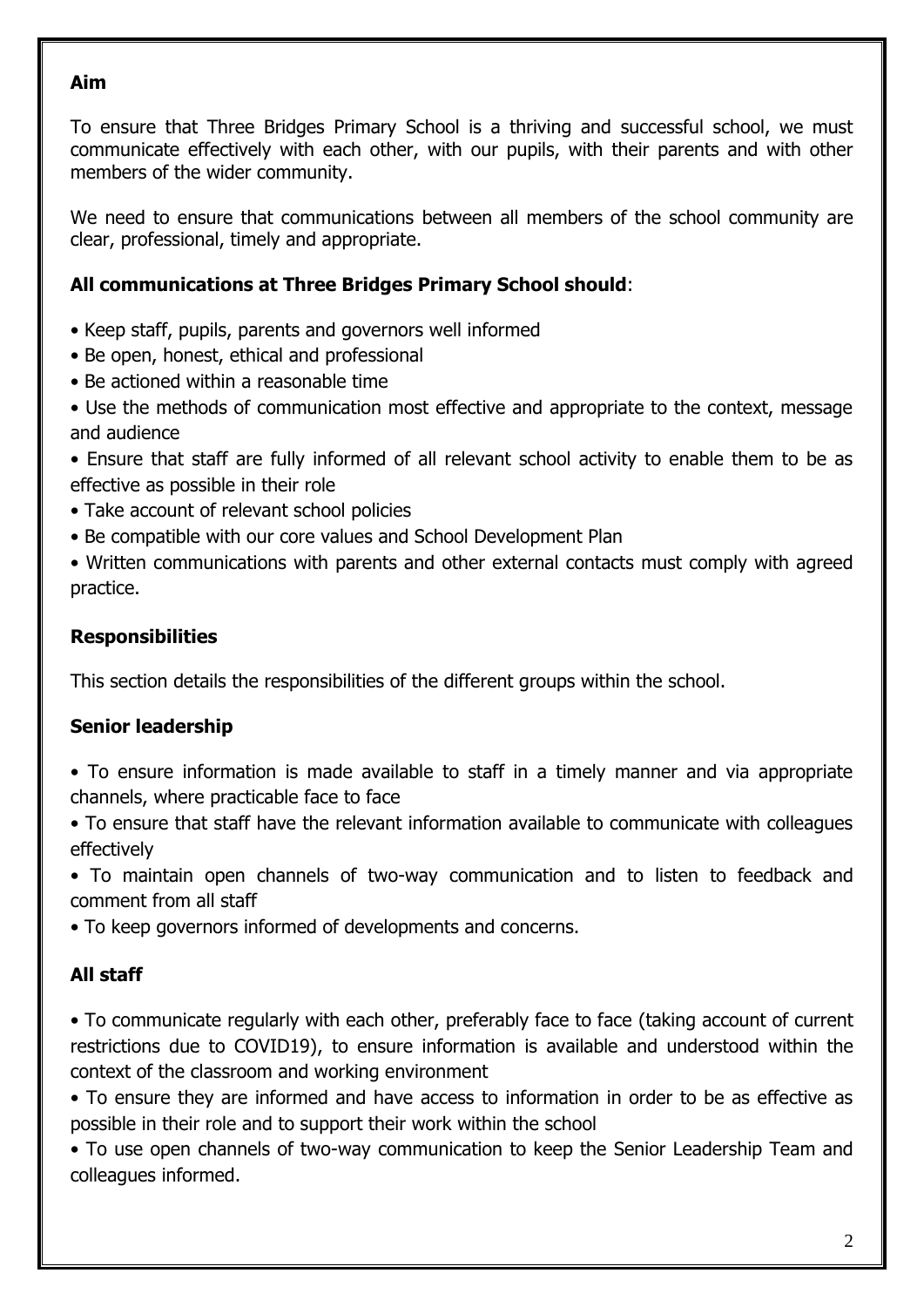## **Internal methods of communication**

- All staff receive a Staff Handbook, updated annually, providing them with important information about the school organisation and procedures within the school
- An integrated programme of meetings to facilitate involvement of staff both formal and informal: e.g. SLT, teaching staff, LSA and MDMS meetings.
- All formal meetings should be structured and minuted and members invited to contribute to the agenda
- For all other meetings notes should be taken, action points progressed and feedback given to staff
- Information and notification of initiatives are communicated through the use of email, where appropriate. Email is a quick, effective way of communicating information however it should not replace face to face meetings where discussion is required. **Staff are reminded to ensure all school emails are confidential and should not be accessed at home/on your phone unless password or passcode protected.**
- Written communications should be placed in pigeon holes, in the staffrooms, which staff must check daily, handed to staff personally or emailed directly to their work email address @threebridgesprimaryschool.co.uk.
- Staff meetings take place weekly. The main points are minuted in the meetings 'minutes' books which are accessible to all staff.
- Weekly school events are noted at the start of each week on the notice board in the main staff rooms
- Within each individual class, class teachers organise their own methods of communicating information to the children. This may be a news board or other type of notice board. Every class must have a system for distributing letters and other materials to go home with the children.
- Class teachers can use Class Dojo to inform parents of key information as this can be translated.
- Reminders or letters to individual parents are sent to classes to be given out by the class teachers and must be given to children the same day.
- We have a whole school online reporting system, called CPOMS, for recording incidents, cases or any concerns we have about children. All staff have a login to CPOMS and record their concerns.
- All staff must be informed of messages given to the children.
- Any letters or messages that are sent out to parents must be shared with the School Office.

# **External methods of communication**

Schools have many lines of communication to maintain: with parents and carers, other schools, the community and with outside agencies. Our aim is to have clear and effective communications with all parents and the wider community. Effective communications enable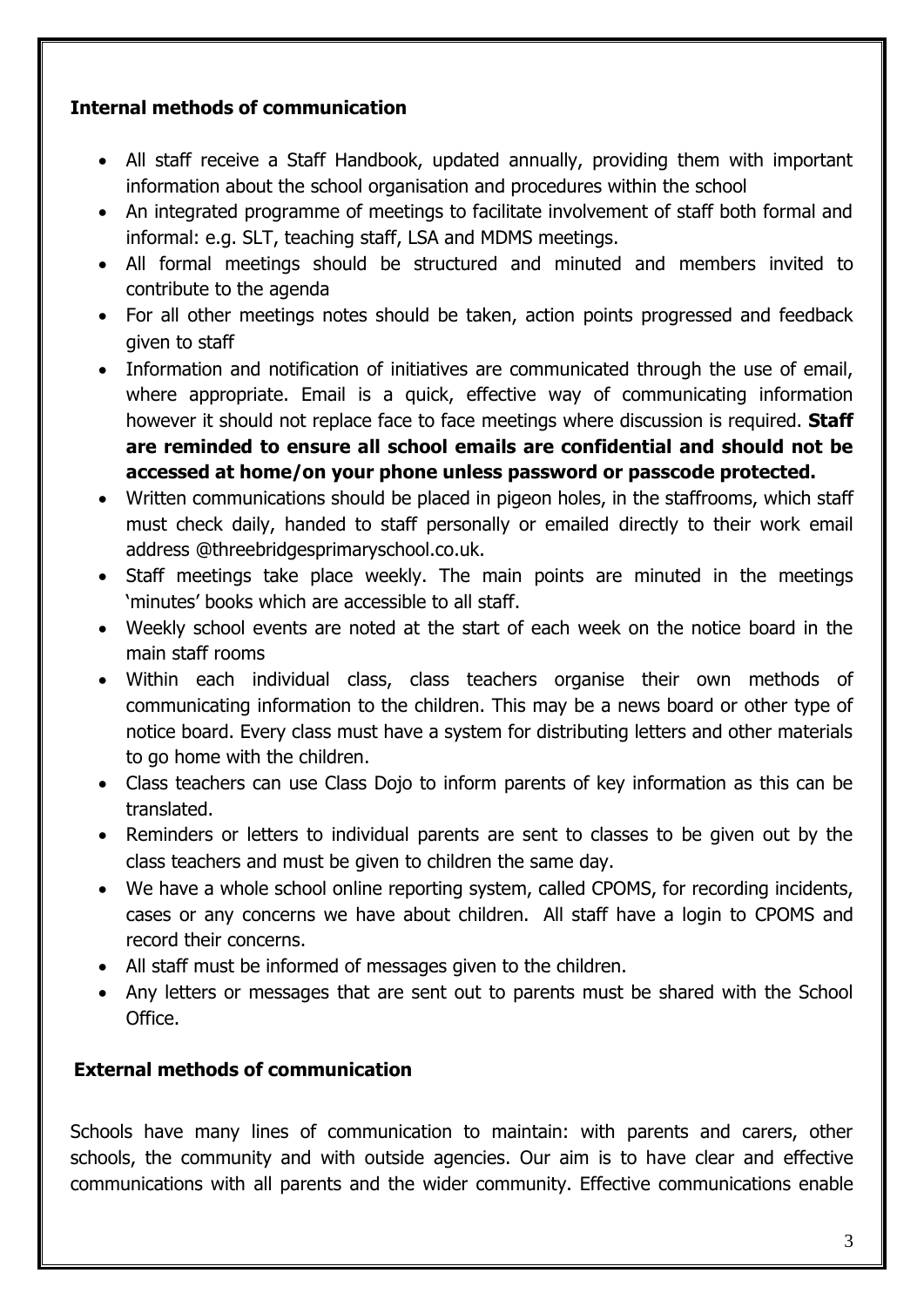us to share our aims and values through keeping parents well informed about school life. This reinforces the important role that parents play in supporting school.

Whist staff will always seek to establish open and friendly relationships with parents, they will also ensure that the relationships are professional. To this end parents should always be addressed in an appropriate manner.

We will try to make written communications as accessible and inclusive as possible. We seek to avoid bias, stereotyping or any form of racial discrimination. We wish to recognise and celebrate the contributions to our society by all cultural groups represented in our school.

## **Communications with Parents/carers**

**Letters:** Staff will respond to parents' letters within 48 hours (2 school days). Any letter of complaint must be referred to the HT immediately. Letters to parents must be approved by the HT before they are sent. Copies of all correspondence to individual parents will be placed in pupil files and a copy given to the office staff.

**Email:** The school has an email system it uses to communicate with parents, ParentMail. Any communication that needs to be sent to parents using this system must be approved by the Headteacher. If a parent communicates with the school using email, a copy should be saved or printed. Staff should forward relevant emails from parents to the Headteacher and should always do so if the content is a complaint. A hard copy of any email sent to a parent or received by staff from a parent should be filed and a copy stored in the school office. The same applies to all internal mail, email transmissions concerning pupil matters. All emails requiring an answer should be responded to within 48 hours (2 school days).

**Class Dojo:** Class Dojo is a behaviour management tool. Class Dojo is an easy way to encourage pupils, and to help them share their best moments with parents. Each parent receives a username and password generated by the site. Each child also receives and username and password. Parents have access to their child's page only. This is an effective tool for teachers to use when an a message to their pupil's parents needs to be sent e.g. reminders about events, clothing requirements for a school event the following day, etc.

**Telephone calls:** Office Staff check answer phone messages each day. A file note will record details of the conversation. Office staff should not interrupt teaching for staff to answer a telephone call.

**Social Networking Sites/Blogs:** Staff will not communicate with parents or pupils via social networking sites or accept them as "friends". (See Appendix – Social Networking Policy)

**Reporting to Parents:** There are two Termly Learning Conferences, one in the spring term and one in the summer term which parents and carers can attend alongside their child. A summary of the discussion is sent home after the meeting. An end of year report is sent out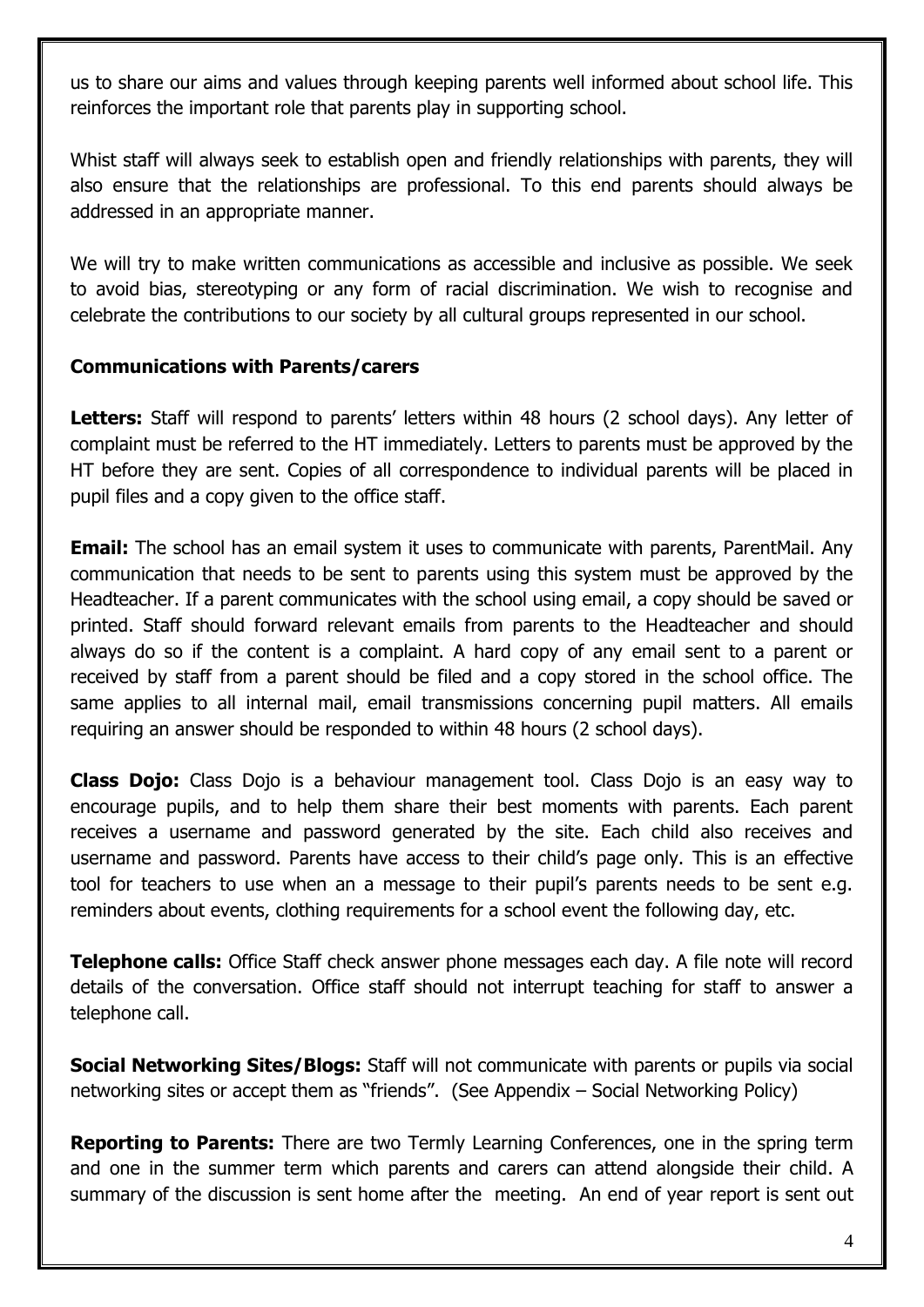at the end of the academic year which explains whether the child has met/not met Age Related Expectations (ARE) in Reading, Writing and Maths and assessment of foundation subjects is also included. End of Key Stage results for children in EYFS, Year 2 and Year 6 and Year 1 Phonics screening results will be sent to parents at the end of the summer term with the end of year report. Parents are invited to write a written comment on these. Parents can 'drop-in' after school, should they wish to meet with the class teacher to discuss their child by making an appointment at the School Office.

In addition to Termly Learning Conferences events, the school also holds half termly 'Parents in School' afternoons for parents to come in to school to see their child's work and classroom. We will also make reasonable adjustments to our arrangements if this will enable a parent with a disability to participate fully in a meeting at our school, or to receive and understand communication.

**School Prospectus:** The school prospectus contains a range of specified information to give parents a full picture of provision in our school. This is updated every year and placed on the web-site.

**School Website:** The school website provides information about the school and is an opportunity to promote the school to a wider audience.

A range of information is included on the school website about how children are assessed academically. The school provides information about our curriculum and how we teach core subjects, for example, Progression in Calculation policy and year group spelling expectations.

#### **Home-School Communication**

• Information is displayed on the notice board outside school.

• A school newsletter is sent to parents/carers each week through Class Dojo and ParentMail, with paper copies available on request or sent to parents who are not on the Parentmail list. It contains general details of school events and activities. We send other letters of a general nature when necessary and store copies on the school's website.

• Children are provided with a reading diary in which parents can record what reading their child has completed at home. The school encourages children to read as much as possible.

• Children take part in home learning. All children are given a home learning book and class teachers provide a grid of activities they can complete during the term. These are differentiated according to the child's academic ability. In addition the children practise key skills e.g. reading, spelling and maths.

• Due to COVID19 restrictions, we are unable to arrange meetings for parents. Instead, the school will offer virtual tours for new parents. The school is unable to arrange residential visits or trips. Any information required for parents and carers is being sent virtually at this current time.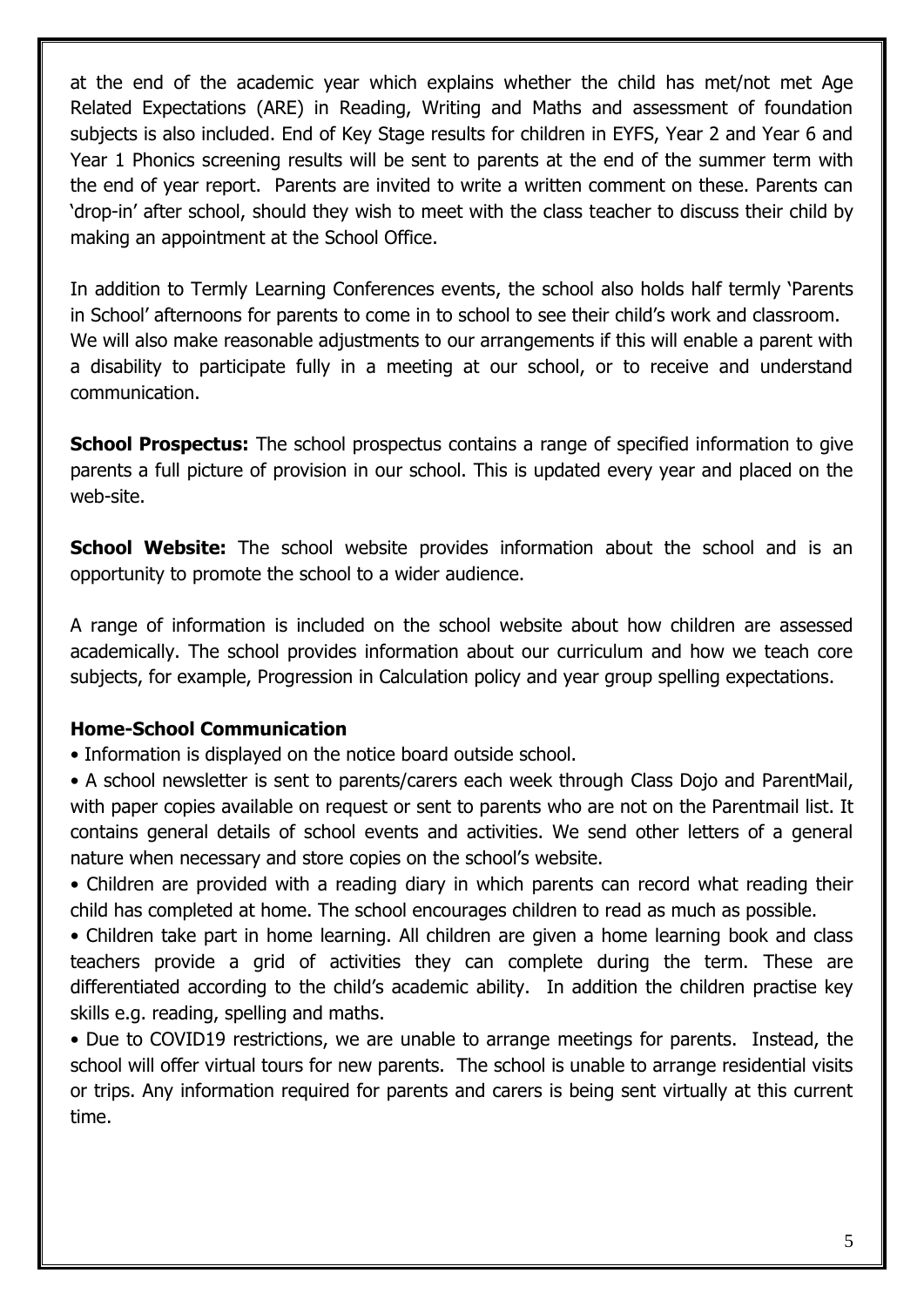#### **Safeguarding information**

We recognise that children have a fundamental right to be protected from harm; that their protection is a shared responsibility, and that Three Bridges Primary School should provide a safe and secure environment. We are the people most in contact with our children, and we are therefore in a unique position to identify and help any child needing protection. So when any member of staff has concerns about a child, these will be passed to the Designated Lead for Children Protection, or the Deputy Designated Lead, who may share this information with Social Services (see note above re. Tootoot).

#### **Guidance for the use of mobile phones by staff working with young people.**

All staff within schools using mobile phones should be aware that using a mobile phone inappropriately could result in disciplinary action. Our advice to all staff is that mobile phones should not be used near children.

**School network:** Smartphone's devices such as i-Phones and their Android or Windows equivalents can be configured to use the schools Wi-Fi network rather than having to rely on connection to the Internet.

This must only be done with the consent of the school senior leadership team (SLT) and with the assistance of the school technical staff (where present). Access to the network must only be permitted after the individual has signed a declaration to the effect that they have read and will comply with the school Acceptable Use Policy even though the device itself may be their own property.

**Use of mobile phones during school hours:** Three Bridges Primary School insists that all adults, staff, volunteers and helpers, do not use their mobiles in classrooms at all. If a text or an email needs to be sent, it must be done away from the class.

During lunchtimes, when not on duty, members of staff are free to use their personal mobile devices using their own data (or school Wi-Fi, if permitted). If members of staff use their equipment in this way they are still expected to follow professional standards when doing so. They should not bring the school (or the Local Authority) into discredit or disrepute.

**Use of mobile phone on line outside of work:** Inappropriate actions taken online outside of work on a mobile device could be taken into consideration when assessing suitability for employment and future employment. Staff, or prospective staff, will need to be aware of how their online activity may be perceived from a professional perspective.

**Photography using mobile phones:** Another factor to consider is that nearly all mobile phones have in built cameras and that, if used whilst at work, in school, an allegation could be made that a member of staff has taken inappropriate images with those cameras. Staff are not permitted to use their personally owned cameras whilst on school business and doing so may be prohibited by the school safeguarding requirements. Staff should always use school owned cameras or ipads and adhere to the schools policy on photography, which outlines where parental permission is required. If a personal phone is used inadvertently, or as a last resort,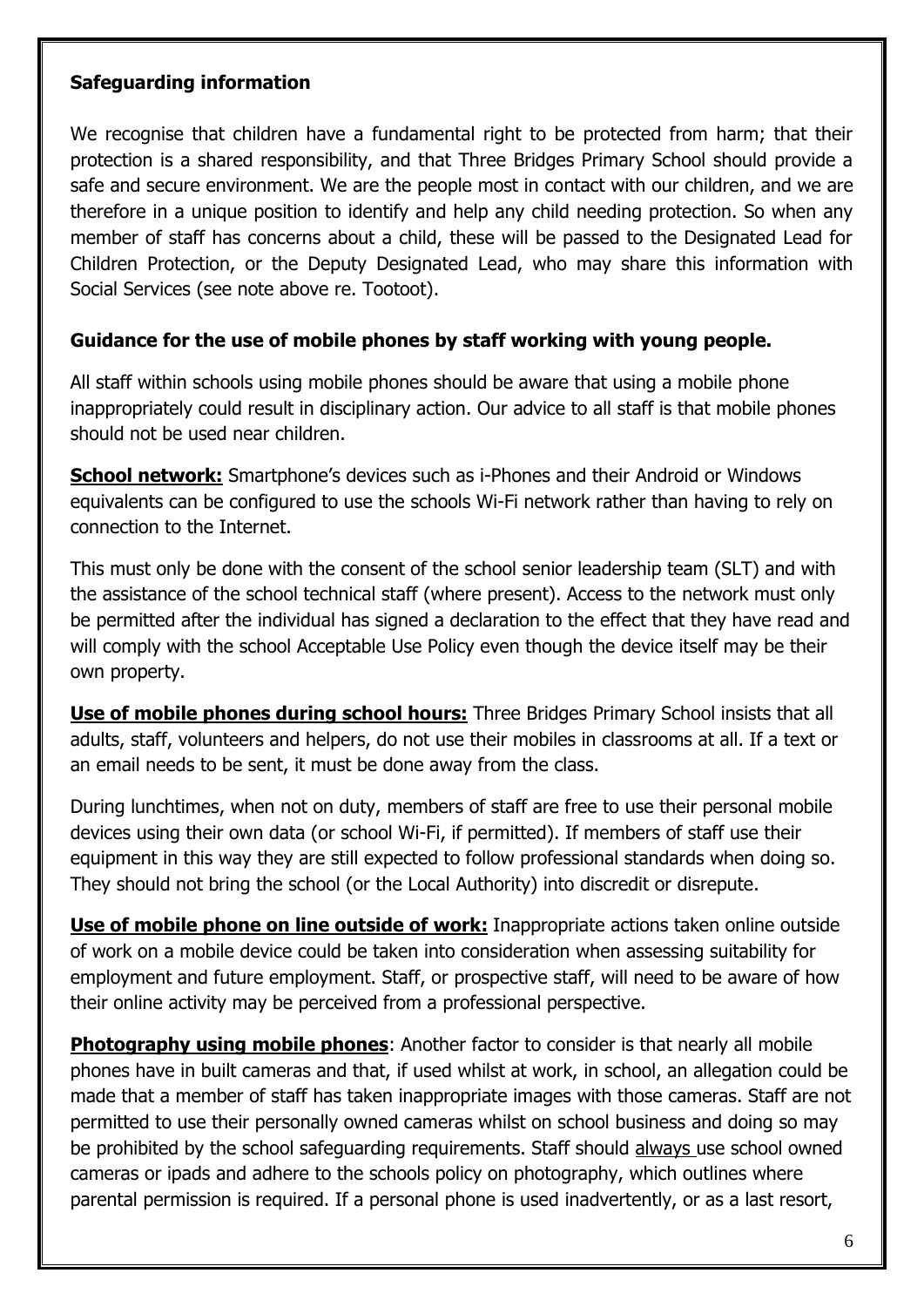any images must be uploaded to the school network at the **earliest opportunity** and deleted from the phone with no copies having been kept or transmitted elsewhere and the use reported to SLT.

**Communication with pupils using private mobile phones:** Staff should not use their private mobile phones as a method of communication with pupils at any time. This includes giving their personal home or mobile phone numbers to pupils to allow those pupils to contact them.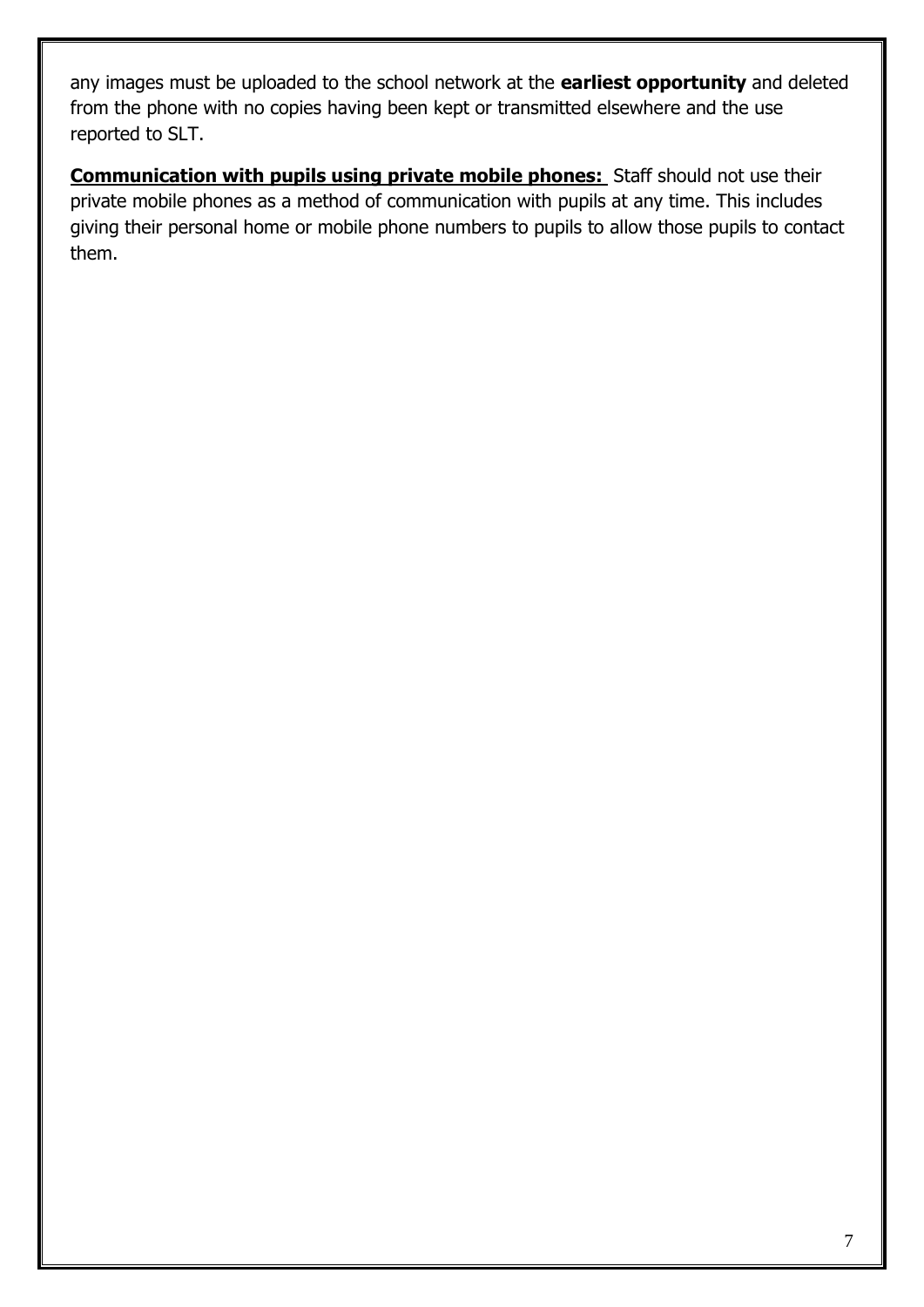## **APPENDIX I**

## **SOCIAL NETWORKING POLICY**

#### **Introduction to the Policy**

The school is aware and acknowledges that increasing numbers of adults and children are using social networking sites. The two with the widest use are Facebook and MSN.

This policy and associated guidance is to protect staff and children from inappropriate use of social networking sites.

#### **SCOPE**

This policy covers the use of social networking applications by all school stakeholders, including, employees, governors and pupils. These groups are referred to collectively as 'school representatives' for brevity.

#### Purpose

The purpose of this policy is to ensure:

- That the children of Three Bridges Primary School are protected from online bullying, inappropriate material or behaviour which may compromise their safety.
- That the school is not exposed to legal risks
- That the reputation of the school is not adversely affected

#### **What is Social Networking?**

Social networking applications include, but are not limited to:

- Blogs, for example Blogger
- Online discussion forums, such as netmums.com
- Collaborative spaces, such as Facebook or Instagram
- Media sharing services, for example YouTube
- 'Micro-blogging' applications, for example Twitter

All school representatives should bear in mind that information they share through social networking applications, even if they are on private spaces, are still subject to copyright, data protection and Freedom of Information legislation, the Safeguarding Vulnerable Groups Act 2006 and other legislation.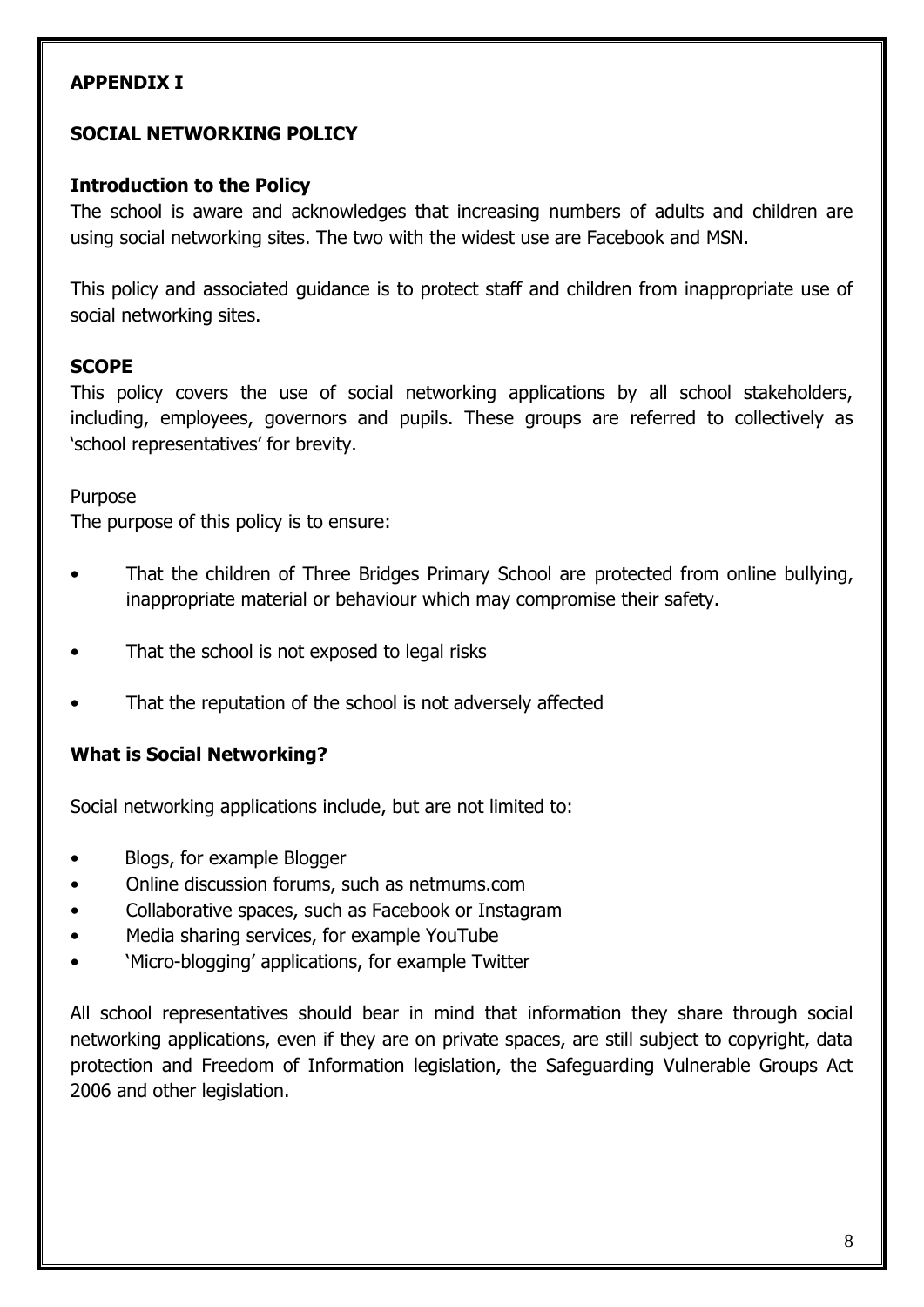# **Terms of Use**

School representatives must adhere to the following Terms of Use.

# **Social Networking applications:**

- Must not be used to publish any content which may result in actions for defamation, discrimination, breaches of copyright, data protection or other claim for damages. This includes but is not limited to material of an illegal, sexual or offensive nature that may bring the school into disrepute.
- Must not be used for the promotion of personal financial interests, commercial ventures or personal campaigns
- Must not be used in an abusive or hateful manner
- Must not be used for actions that would put school representatives in breach of school codes of conduct or policies relating to staff.
- Must not breach the school's misconduct, equal opportunities or bullying and harassment policies
- Must not be used to discuss or advise any matters relating to school matters, staff, pupils or parents
- No staff member should have a pupil or former pupil under the age of 18 as a 'friend'
- Employees should not identify themselves as a representative of the school staff
- Staff should be aware that if their out-of-work activity causes potential embarrassment for the employer or detrimentally effects the employer's reputation then the employer is entitled to take disciplinary action.
- Violation of this policy will be considered as gross misconduct and can result in disciplinary action being taken against the employee up to and including termination of employment.

# **Guidance relating to children**

No pupil under 13 should be accessing social networking sites. This is the guidance from both Facebook and MSN. There is a mechanism on Facebook where pupils can be reported via the Help screen; at the time of writing this policy the direct link for this is: http://www.facebook.com/help/contact.php?show\_form=underage

Facebook is targeted at older teenagers and adults. They have a no under 13 registration policy and recommend parental guidance for 13 to 16 year olds.

The following are extracts from Facebook privacy policy:

"If you are under age 13, please do not attempt to register for Facebook or provide any personal information about yourself to us. If we learn that we have collected personal information from a child under age 13, we will delete that information as quickly as possible. If you believe that we might have any information from a child under age 13, please contact us"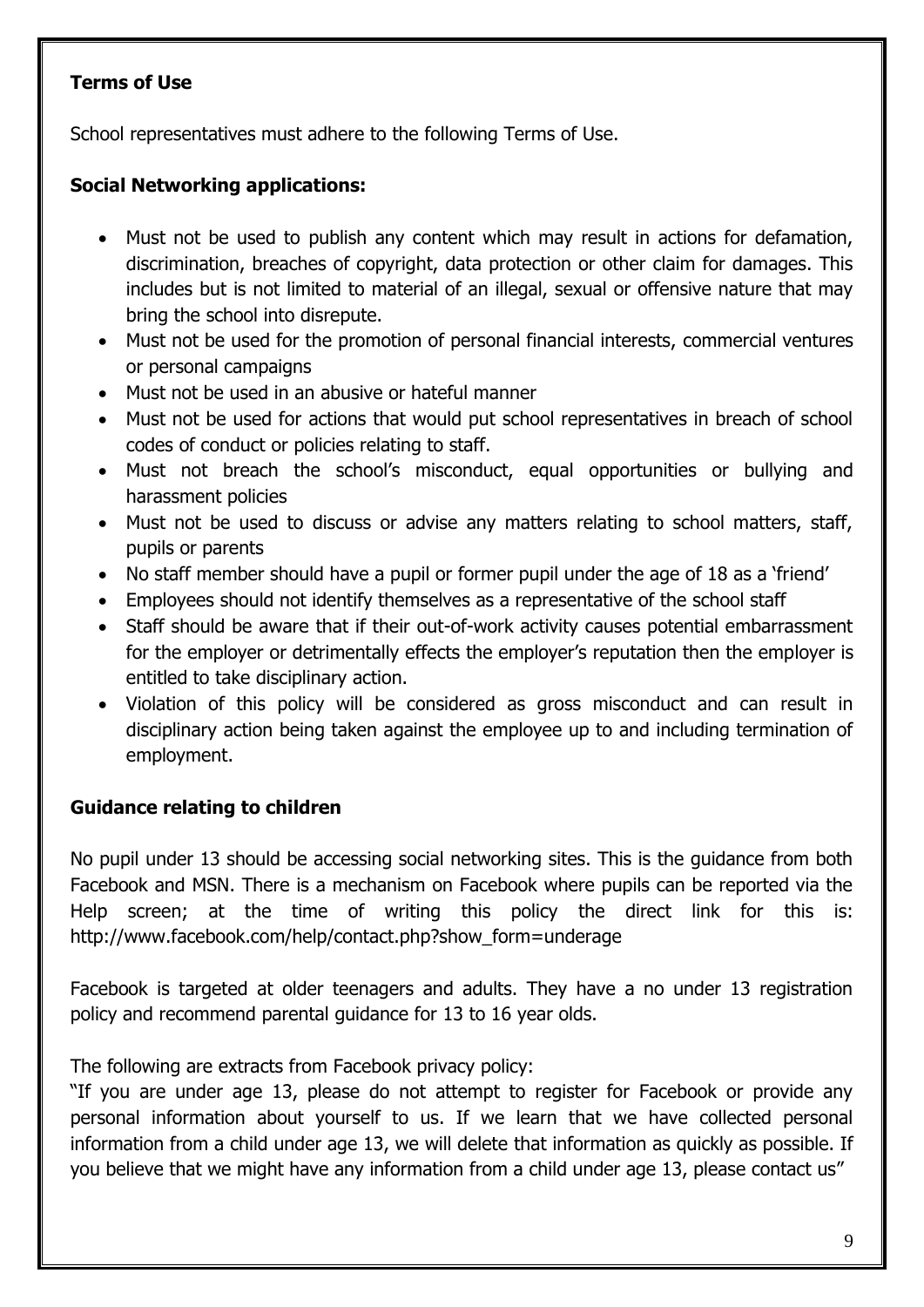"We strongly recommend that minors 13 years of age or older ask their parents for permission before sending any information about themselves to anyone over the Internet and we encourage parents to teach their children about safe internet use practices.

- No pupil may access social networking sites during the school working day
	- Pupils have responsibility for keeping their mobile phone safe. It must be kept in their school bag throughout the school day (see mobile phone policy).
	- No pupil should attempt to join a staff member's areas on networking sites. If pupils attempt to do this, the member of staff is to inform the Headteacher. Parents will be informed if this happens.
	- No school computers are to be used to access social networking sites at any time of day.
	- Children are encouraged to report any improper contact or online bullying to their class teacher, in confidence, as soon as it happens. This information is shared with parents and carers as necessary.

This school has a zero tolerance of online bullying.

## **Guidance relating to staff**

Use of social networking applications in work time for personal use only is not permitted, unless permission has been given by the Head teacher. It is also strongly recommended that staff do not 'post' to social media on days when they are absent from work due to illness.

Use of social networking applications which are not related to any school services (for example, contributing to a wiki provided by a professional association) does not need to be approved by the Head teacher. However, school representatives must still operate in line with the requirements set out within the policy

- No member of staff should interact with any pupil in the school on social networking sites
- No member of staff should interact with any ex-pupil in the school on social networking sites who is under the age of 18
- This means that no member of the school staff should request access to a pupil's area on the social networking site. Neither should they permit the pupil access to the staff members' area e.g. by accepting them as a friend.
- Where family and friends have pupils in school and there are legitimate family links, please inform the head teacher in writing.